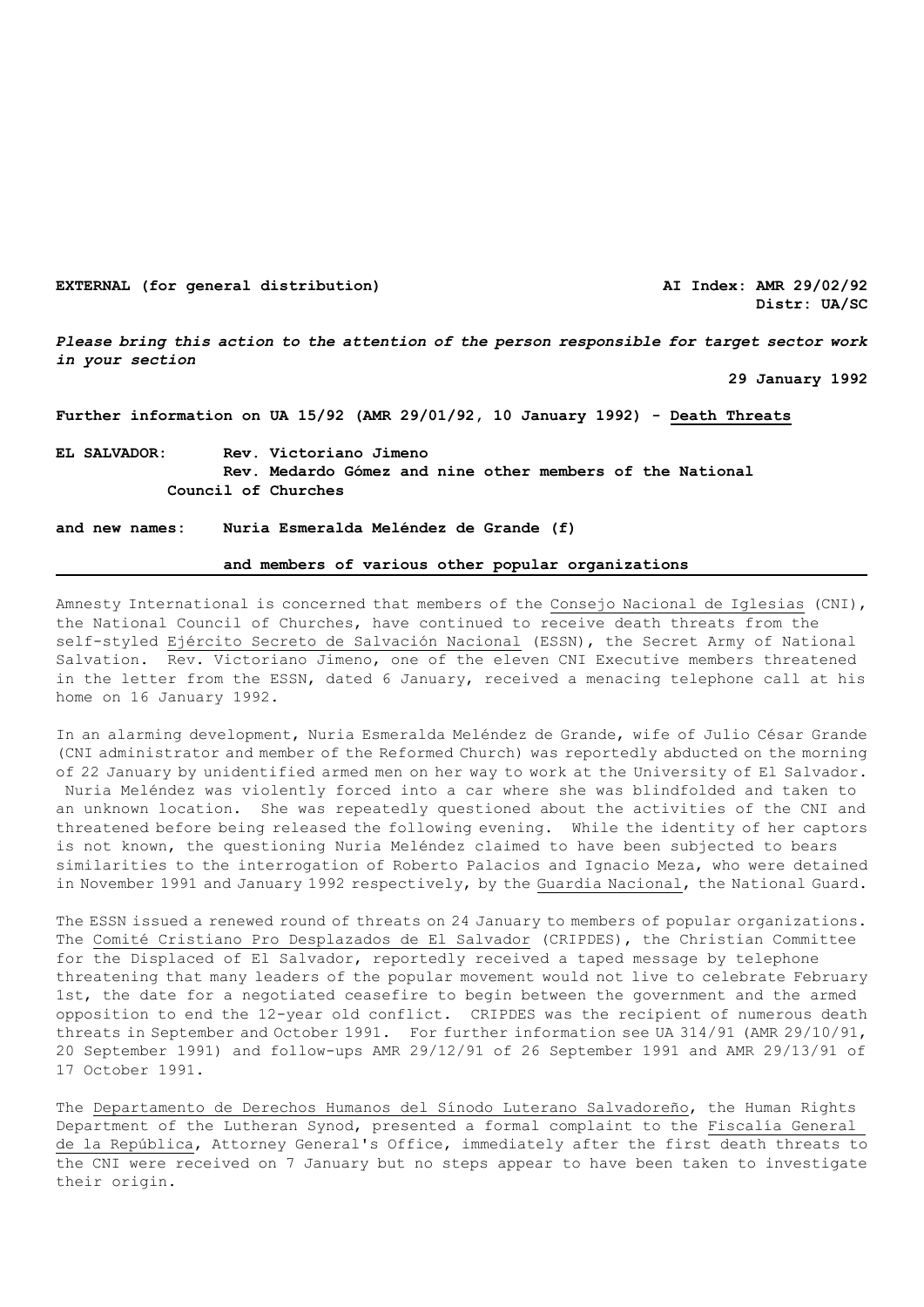## **FURTHER RECOMMENDED ACTION: Telegrams/telexes/faxes/airmail letters:**

- expressing concern at reports of continued death threats against the Consejo Nacional de Iglesias by the Ejercito Secreto de Salvación Nacional and the abduction and interrogation by unidentified armed men on 22 January of Nuria Esmeralda Meléndez de Grande;

- asking what steps the Fiscalía General, Attorney General's Office, and other government bodies have taken to investigate the threats by the ESSN and other forms of harassment directed against both the CNI and other popular organizations, including CRIPDES;

## **Page 2 of FU 15/92**

- stating your belief that the recurrence of such threats has been encouraged by the government's failure to carry out effective investigations into similar threats by clandestine groups in recent months;

- urging that measures be taken by the authorities to ensure that members of the CNI, other christian workers and members of popular organizations are able to carry out their work without threat to their physical safety.

## **APPEALS TO:**

| 1) Vice Minister of the Presidency:                                |                         |
|--------------------------------------------------------------------|-------------------------|
| Lic. Ernesto Altschul                                              | Sr. Viceministro /      |
| Viceministro de la Presidencia                                     | Dear Vice-Minister      |
| Ministerio de la Presidencia                                       |                         |
| Casa Presidencial                                                  |                         |
| San Salvador, El Salvador                                          |                         |
| Telegrams: Sr. Viceministro Presidencia, San Salvador, El Salvador |                         |
| Telexes: 30344 RS SAL                                              |                         |
| Faxes: (503) 22 91 09                                              |                         |
|                                                                    |                         |
| 2) Attorney for Human Rights:                                      |                         |
| Lic. José David Campos                                             | Sr. Fiscal General /    |
| Fiscal Adjunto de Derechos Humanos                                 | Dear Attorney General   |
| Fiscalía General de la República                                   |                         |
| 13a Calle Poniente                                                 |                         |
| Centro de Gobierno                                                 |                         |
| San Salvador, El Salvador                                          |                         |
| Telegrams: Fiscalía General, San Salvador, El Salvador             |                         |
|                                                                    |                         |
| 3) President of the Legislative Assembly:                          |                         |
| Lic. Luis Roberto Angulo Samayoa                                   | Señor Presidente /      |
| Presidente de la Asamblea Legislativa                              | <b>Dear President</b>   |
| San Salvador, El Salvador                                          |                         |
| Telegrams: Lic. Presidente Angulo, San Salvador, El Salvador       |                         |
| Telexes: 20532 CEDICE SAL                                          |                         |
| 4) Governmental Human Rights Commission:                           |                         |
| Lic. Angel Benjamín Cestoni                                        | Estimado Lic. Cestoni / |
| Comision de Derechos Humanos, gubernamental Dear Mr Cestoni        |                         |
| Paseo Gral, Escalón 87                                             |                         |
| Av. Sur Bloque 2, 226                                              |                         |
| Colonia Escalón                                                    |                         |
| San Salvador, El Salvador                                          |                         |
|                                                                    |                         |